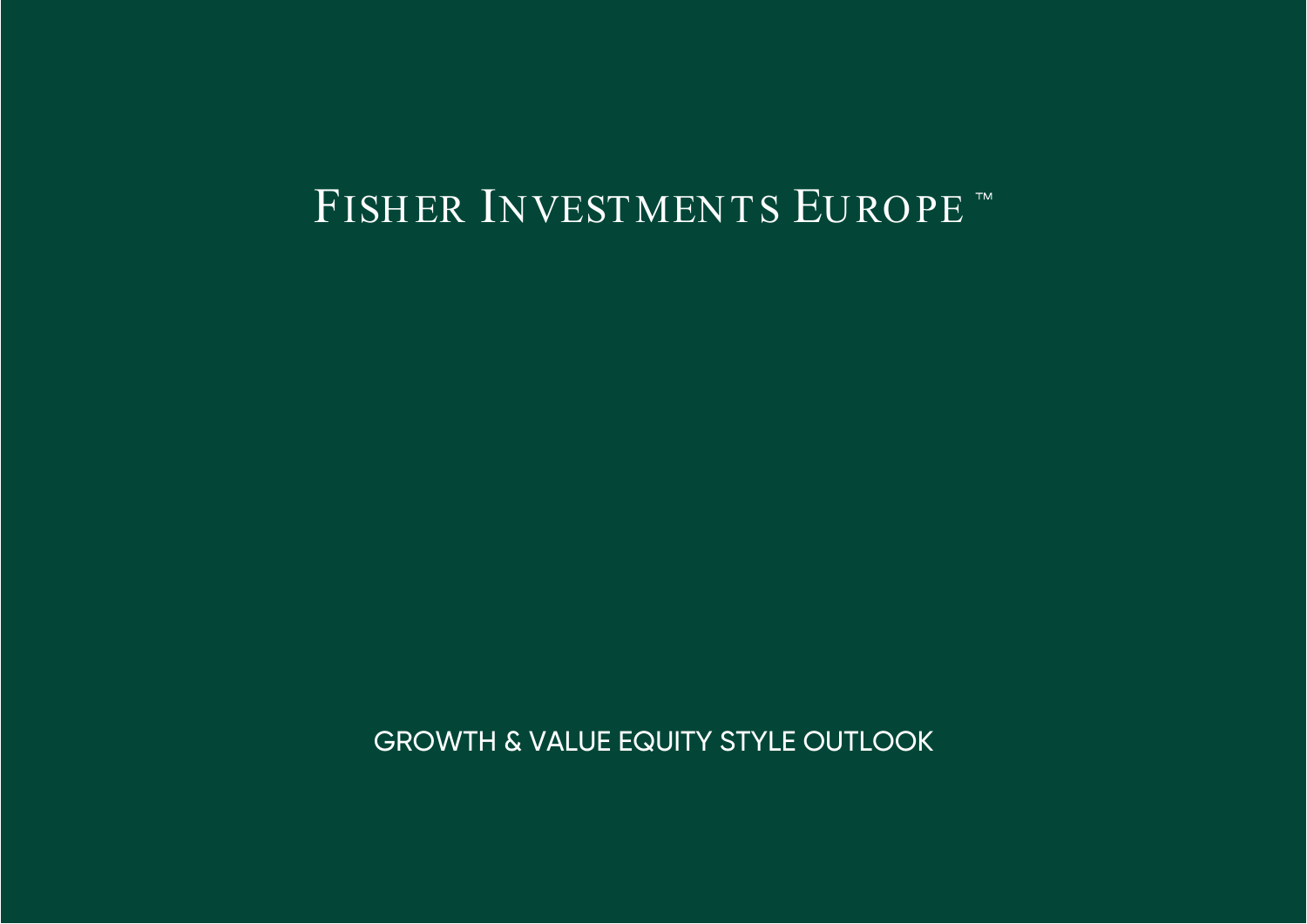### **GROWTH/VALUE OUTLOOK**

- $\bullet$ We believe equity style trends are driven by the economic and market cycles.
- •Early cycles are characterized by: rapidly increasing economic growth; steep yield curves facilitating access to capital; low sentiment/skepticism about the market recovery; low inflation and low capacity utilization. This backdrop favors smaller capitalization, Value and lower quality stocks.
- •Late cycles are characterized by moderating economic growth; flattening yield curves which inhibit access to capital; high sentiment/optimism about the market; higher inflation and high capacity utilization. This backdrop favors larger capitalization, Growth and high-quality stocks.
- •We believe we are in a late cycle environment and are thus overweight larger capitalization, Growth, high-quality stocks and the countries and sectors with significant exposure to these factors.
- $\bullet$  The recent market downturn has all of the hallmarks of <sup>a</sup> classic market correction (as opposed to <sup>a</sup> bear market) and we believe the global bull will reassert itself in the coming months. In the correction, stocks have acted as they commonly do and as the upturn resumes in full force we expect Growth and Quality to lead as they have in recent weeks on up days.
- • While Russia's invasion of Ukraine is <sup>a</sup> terrible human tragedy, we do not believe it will materially affect the global economy or stock market.
- $\bullet$  Our inflation and interest rate forecasts are more benign than many – we expect both rates to be below consensus and supportive of our late cycle posture.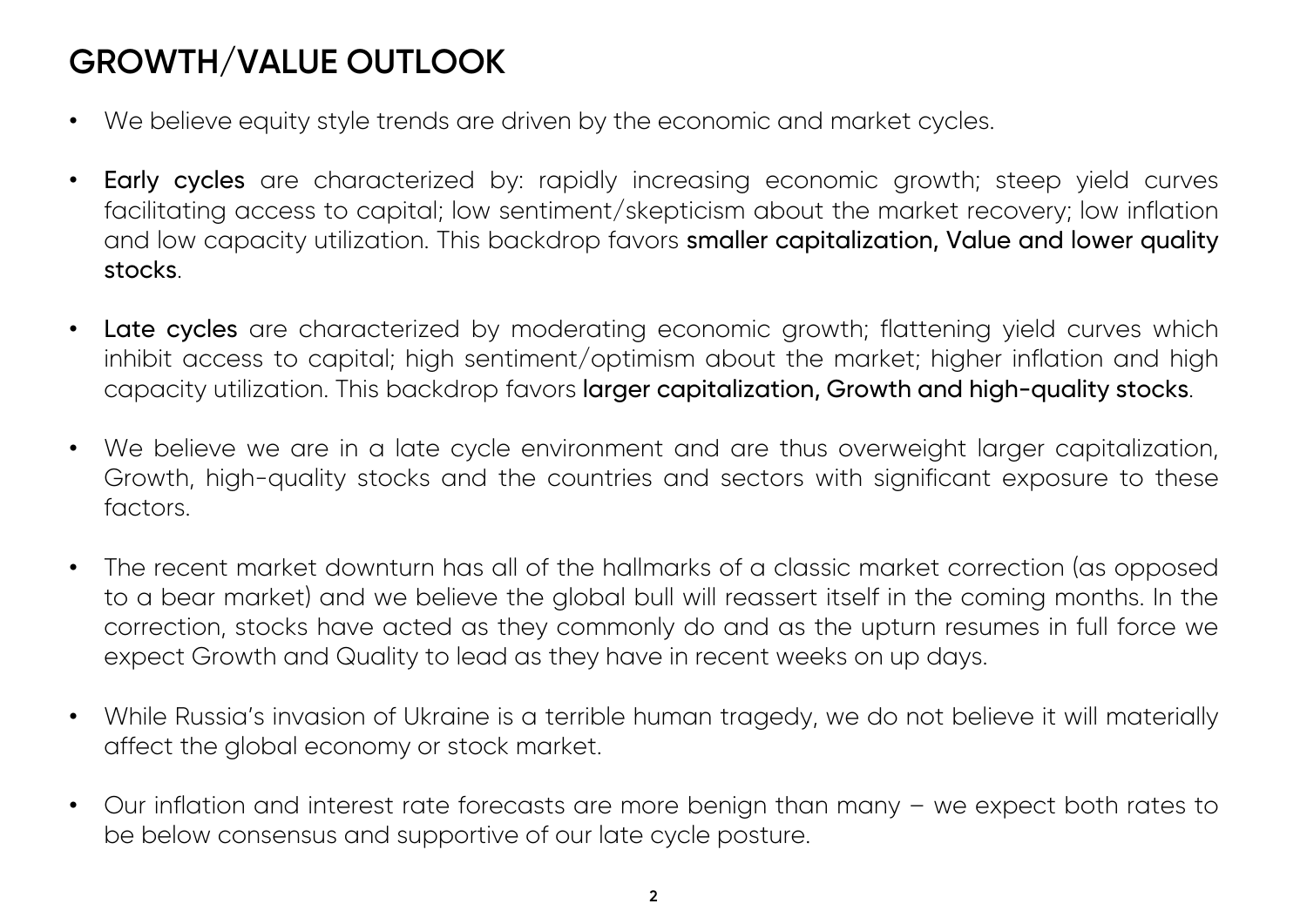## **EQUITY STYLE LEADERSHIP DURING BULL MARKETS**

Small Cap Value equities outperform early in the bull market cycle when yield curves are steep and investors are skeptical about a market recovery. As the bull market matures, style preferences shift and Large Cap Growth outperforms late cycle as the yield curve flattens and investor optimism increases.

### Large Growth vs. Small Value (Avg. of Last 5 Bull Markets)



*Source: FactSet, as of 10/27/2021. Russell 1000 Growth vs. Russell 2000 Value Price Indexes, indexed to 100 at start of last five bull markets.*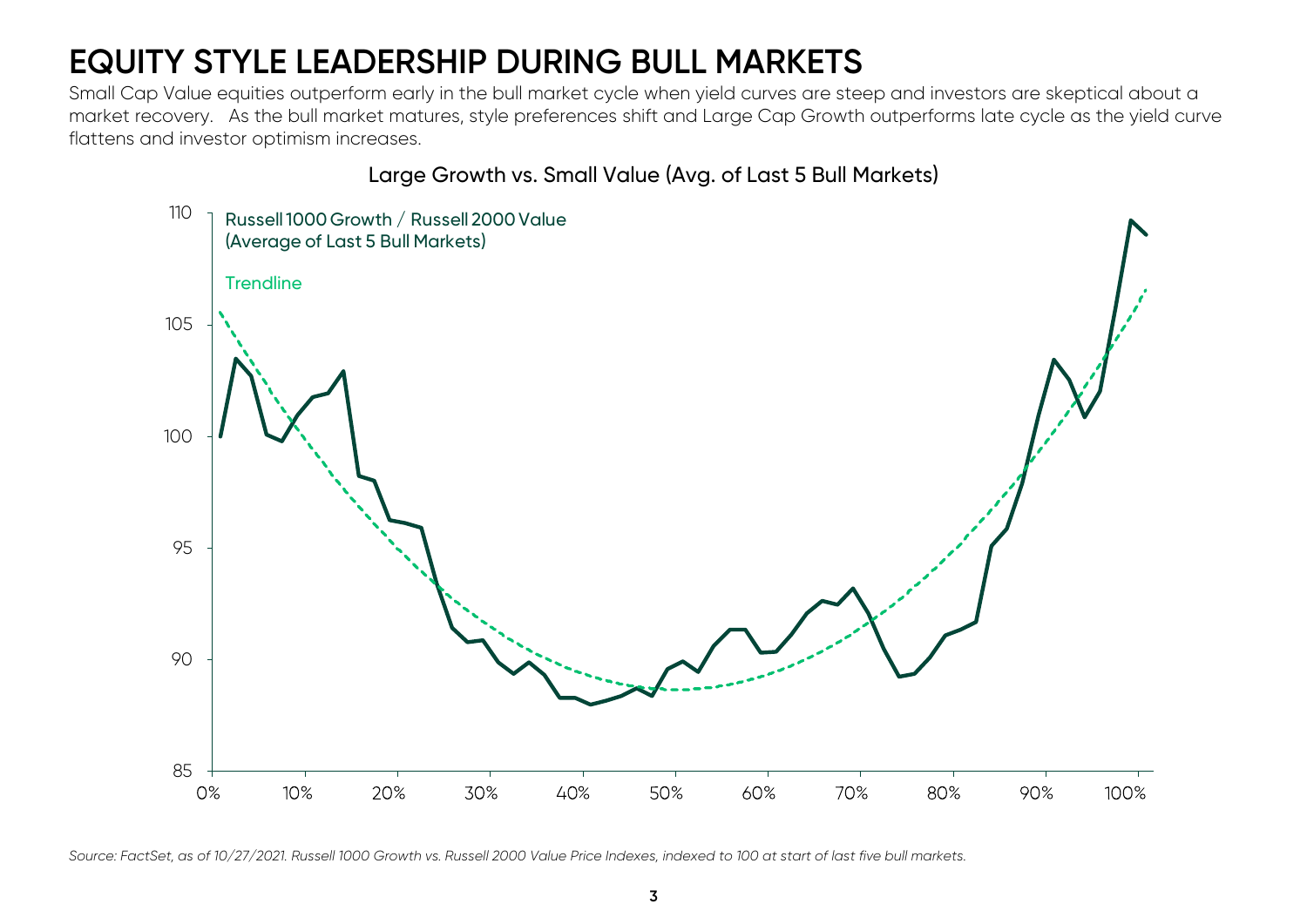## **LARGE GROWTH & SMALL VALUE LEADERSHIP CYCLES**

In the early stages of economic recovery, Value equities which are capital-intensive tend to dominate. As the economic cycle progresses, an improving consumer position typically supports outperformance for Growth equities, which are dominated by servicesoriented businesses leveraged more to consumption.



Relative Performance of Large Growth over Small Value

*Source: FactSet. Shows daily relative performance of the S&P 500 Growth index against the Russell 2000 Value index, 1/31/1979 – 02/28/2022. Indexed to 1 on 1/31/1979.*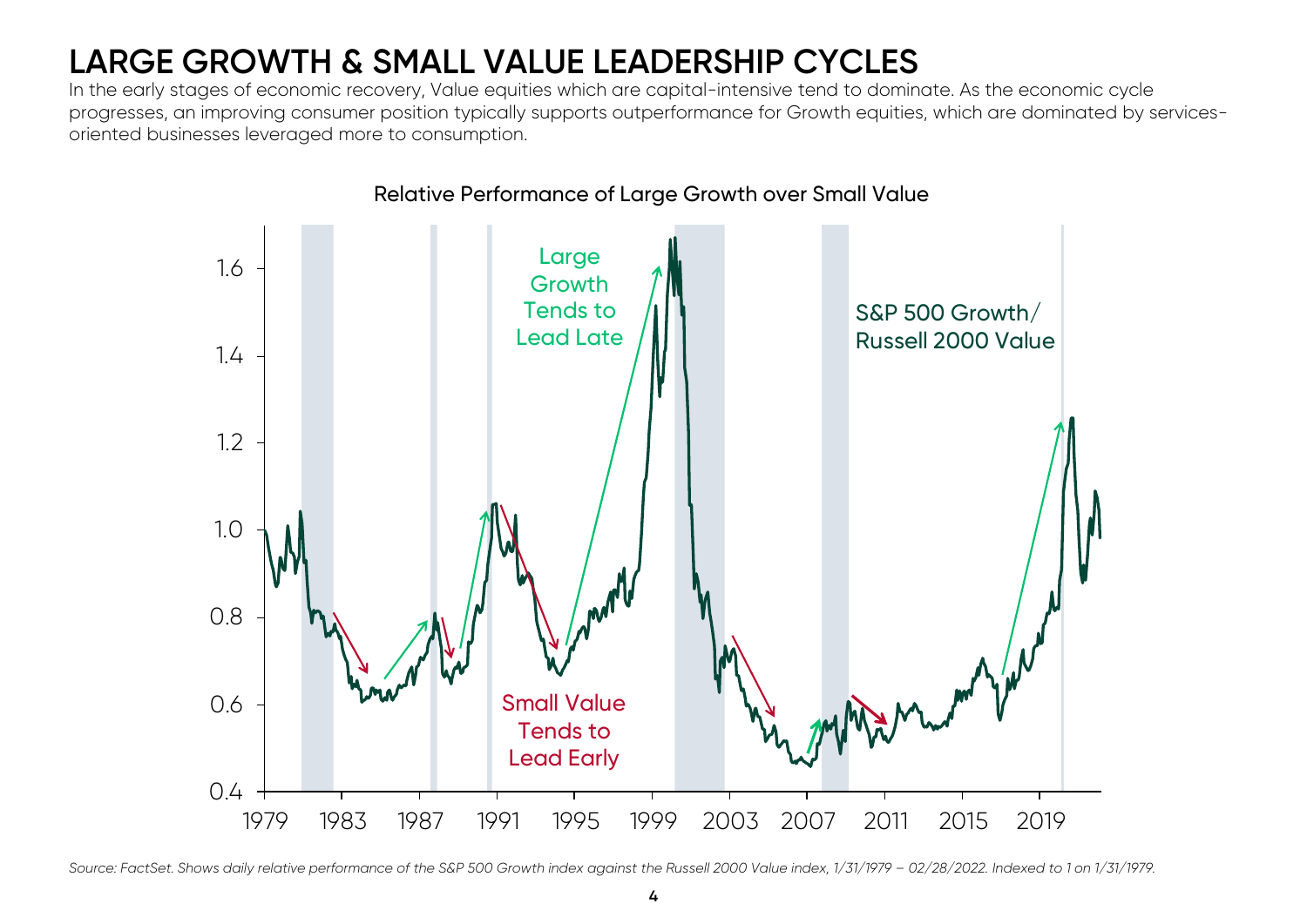## **GROWTH OUTPERFORMS DURING TIGHTER YIELD SPREADS**

Value equities typically benefit from a steeper yield spread, as banks play an important role in facilitating early-cycle investment. Growth equities usually outperform when the yield spread narrows as they are less dependent on bank lending as a source of capital. Our emphasis on Growth positions us well for a Fed tightening cycle.



Source: FactSet. Shows the frequency and average relative performance for Russell 3000 Value versus the Russell 3000 Growth during different levels of yield spread from 1/1/1979 -*2/28/2022. Yield spread defined as the difference between the 10-Year and 3-Month US Treasuries.*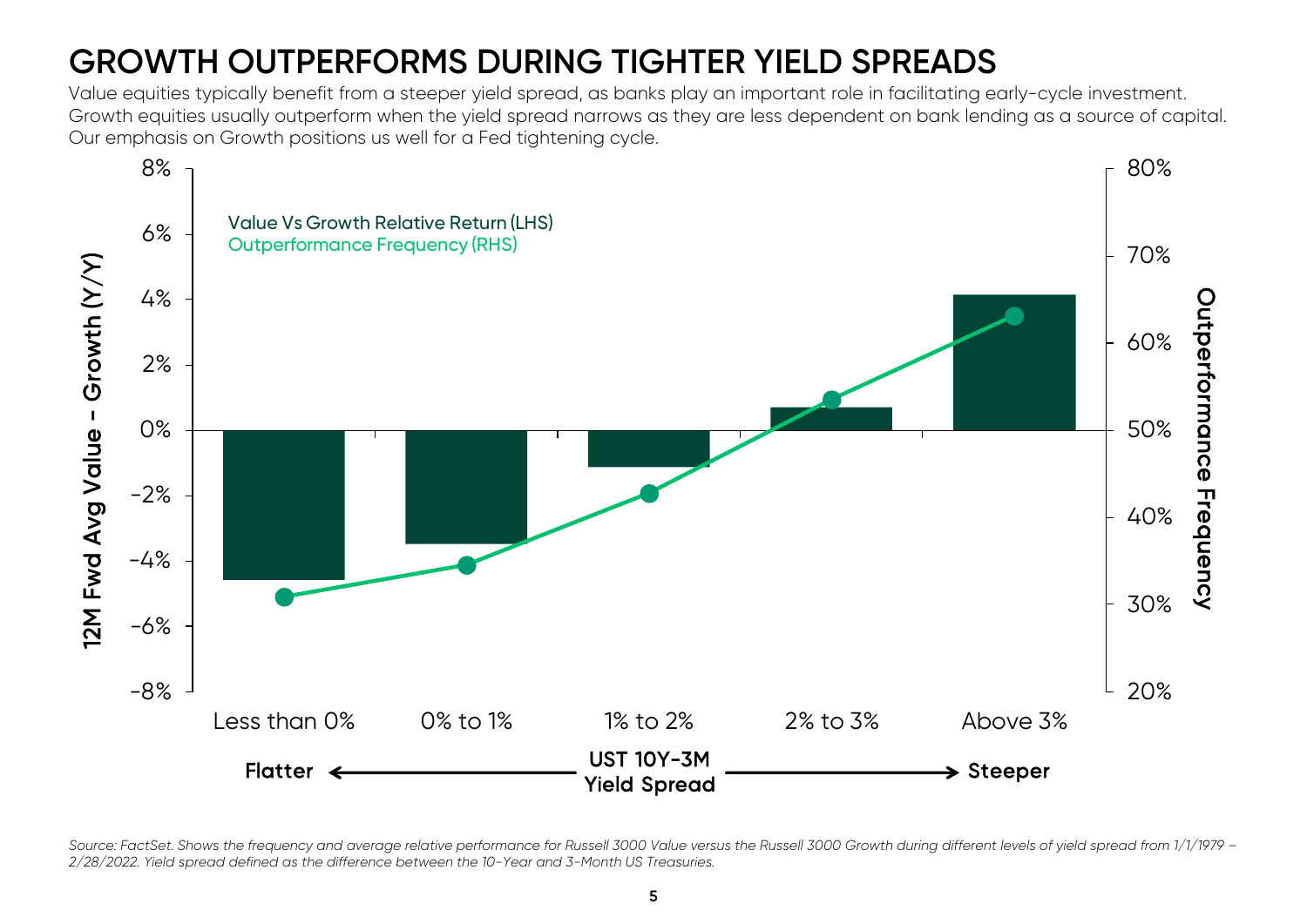### **CURRENT DOWNTURN VERSUS HISTORICAL MEDIAN CORRECTION**

The MSCI World fell ~13% between January 3<sup>rd</sup> and March 14<sup>th</sup> as a variety of concerns drove investor fears that we are on the precipice of a new bear market. However, the current downturn is behaving more like a typical correction based on market performance. While we continue to evaluate new developments closely, we expect the current downturn to remain a correction and for the bull market to continue, particularly as uncertainty falls in the second half of the year.



*Source: FactSet and Fisher Investments Research, as of 3/24/2022. Shows MSCI World cumulative returns from 1/3/2022 – 3/23/2022 compared to the historical median correction for the index.*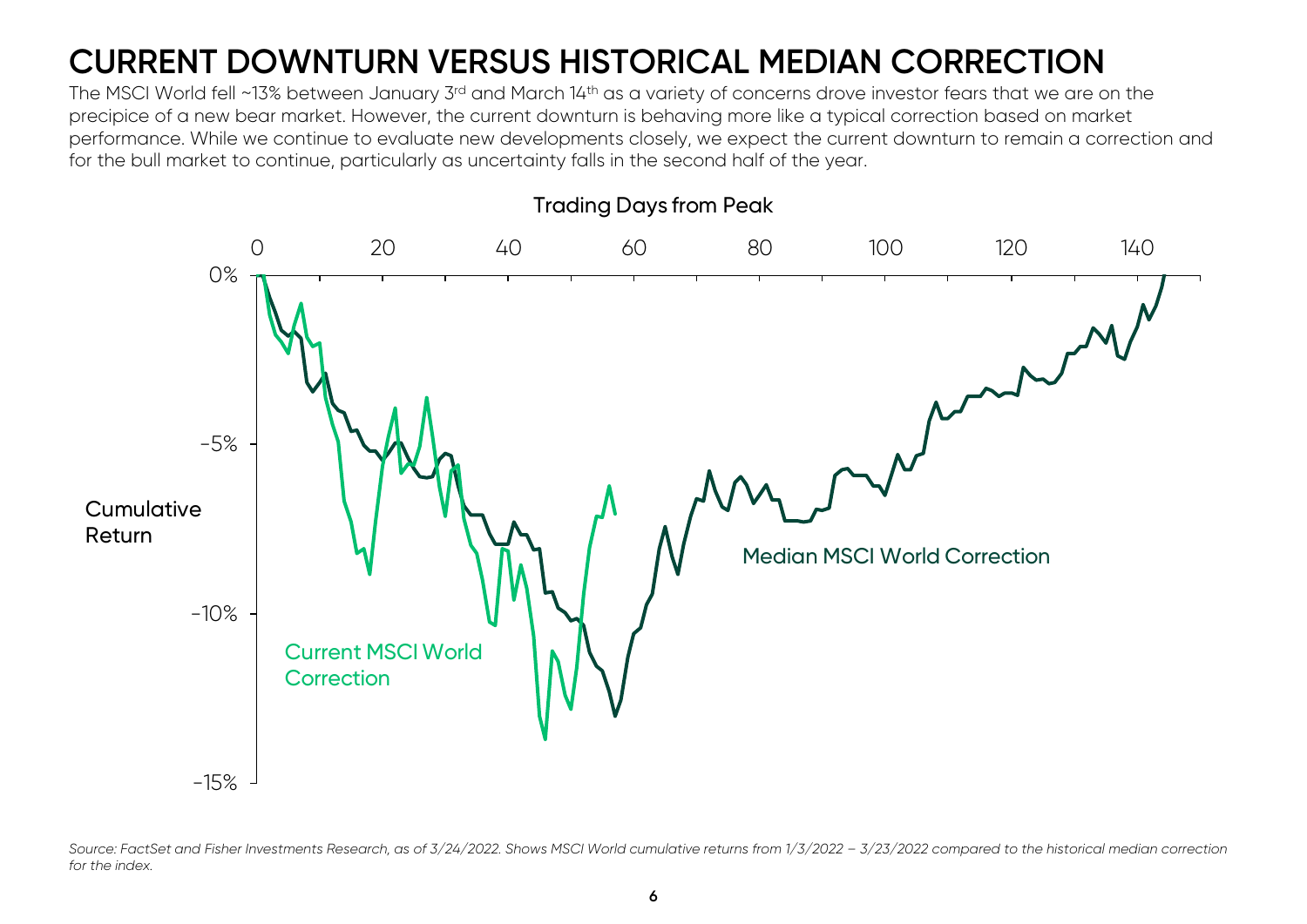### **IMPACTS OF GEOPOLITICS, INTEREST RATES AND INFLATION ON STYLES**

- $\bullet$  Geopolitics: The Russia/Ukraine conflict is <sup>a</sup> terrible human tragedy. However, as long as the conflict remains contained, the situation is unlikely to cause <sup>a</sup> global recession as regional conflicts historically have not resulted in extended market downturns. The economies of Russia and Ukraine combined account for only about 2% of global GDP. Broader Europe may slow as well tied to higher oil, gas, and other resource prices, but Europe's economic linkages with Russia and Ukraine are limited otherwise. The conflict likely presents <sup>a</sup> slight headwind to global economic growth, further supporting our preference for Growth over Value.
- •Interest Rates: The 2020 downturn behaved more like an outsized correction than a traditional bear so the market cycle did not reset. We expect the US Yield curve to flatten this year, as global central banks raise short term interest rates and demand for US Treasuries remains robust, keeping long term rates modest. Value equities typically benefit from <sup>a</sup> wider yield spread, while Growth tends to outperforms when the yield spread narrows. A flatter yield curve discourages bank lending, which Value equities rely on for access to capital. Our emphasis on Growth equities positions us well for <sup>a</sup> Fed tightening cycle.
- •Inflation: Although we see inflation moderating in 2022, higher energy prices caused by the Russia/Ukraine conflict likely keeps headline inflation elevated for longer. High-quality, growthoriented companies with big, durable margins and the scale to navigate complex logistics and spread higher costs over more products are uniquely positioned to navigate this environment.
- •Technology: Many fear that rising interest rates present a headwind to growth-oriented sectors such as Technology. However, historically Tech has performed well as rates rise. Technology equities benefit from strong secular growth trends, independent of the business cycle, which stand out in an environment with moderate economic growth.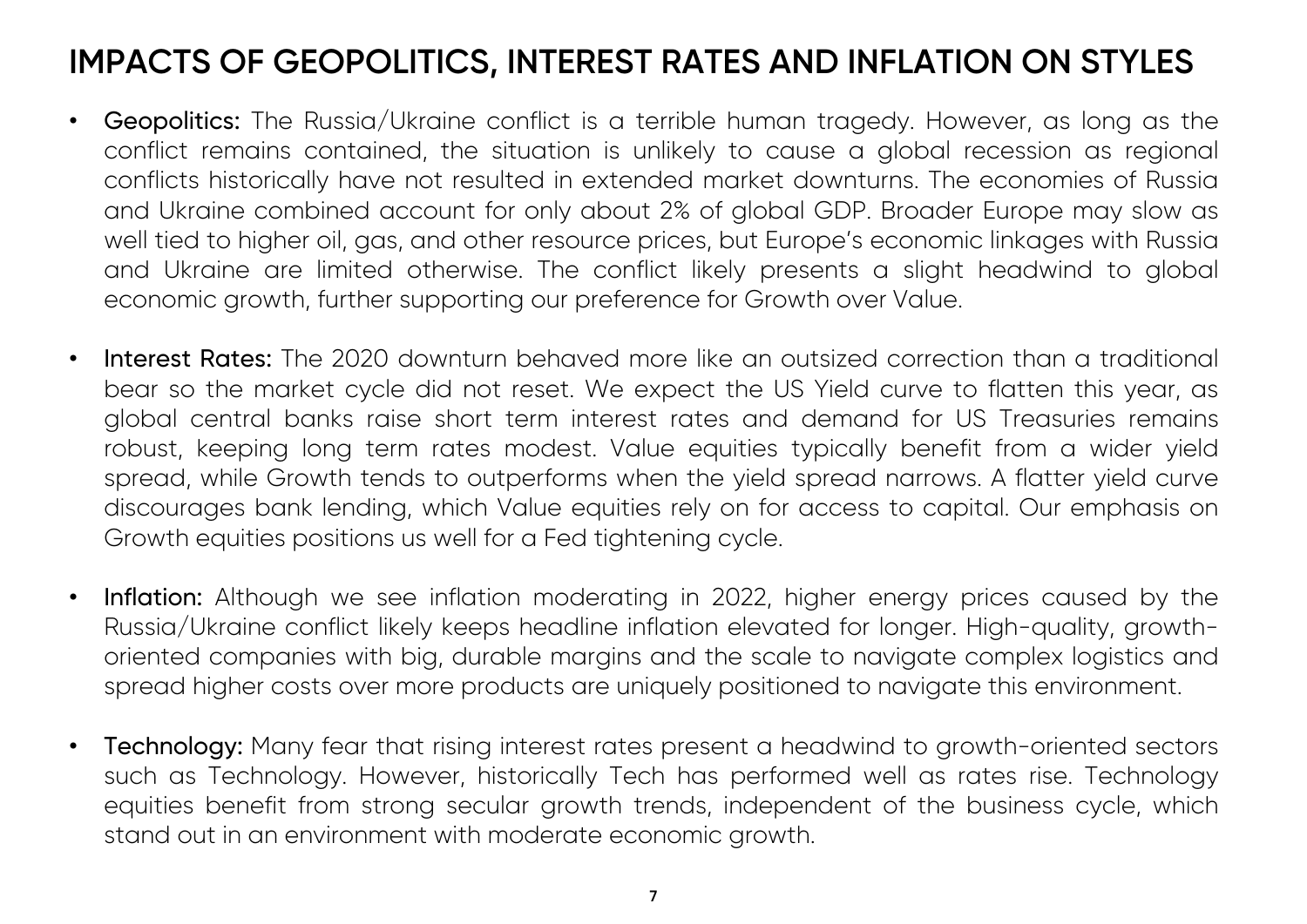### **EQUITY IMPACT OF REGIONAL CONFLICTS**

The Ukrainian economy is being devastated by the invasion, and Russia is likely to slow significantly due to sanctions. However, while regional conflicts are a constant risk, we don't believe this one is likely to be impactful enough to cause a global bear market given the countries small share of the global economy. Headlines and alarmist sentiment may sway equities in the short-term but style trends tend to reassert themselves over time.



*Source: FactSet, as of 12/31/2006. S&P 500 price level during major events, daily, USD, 12/30/1966 – 12/31/2006.*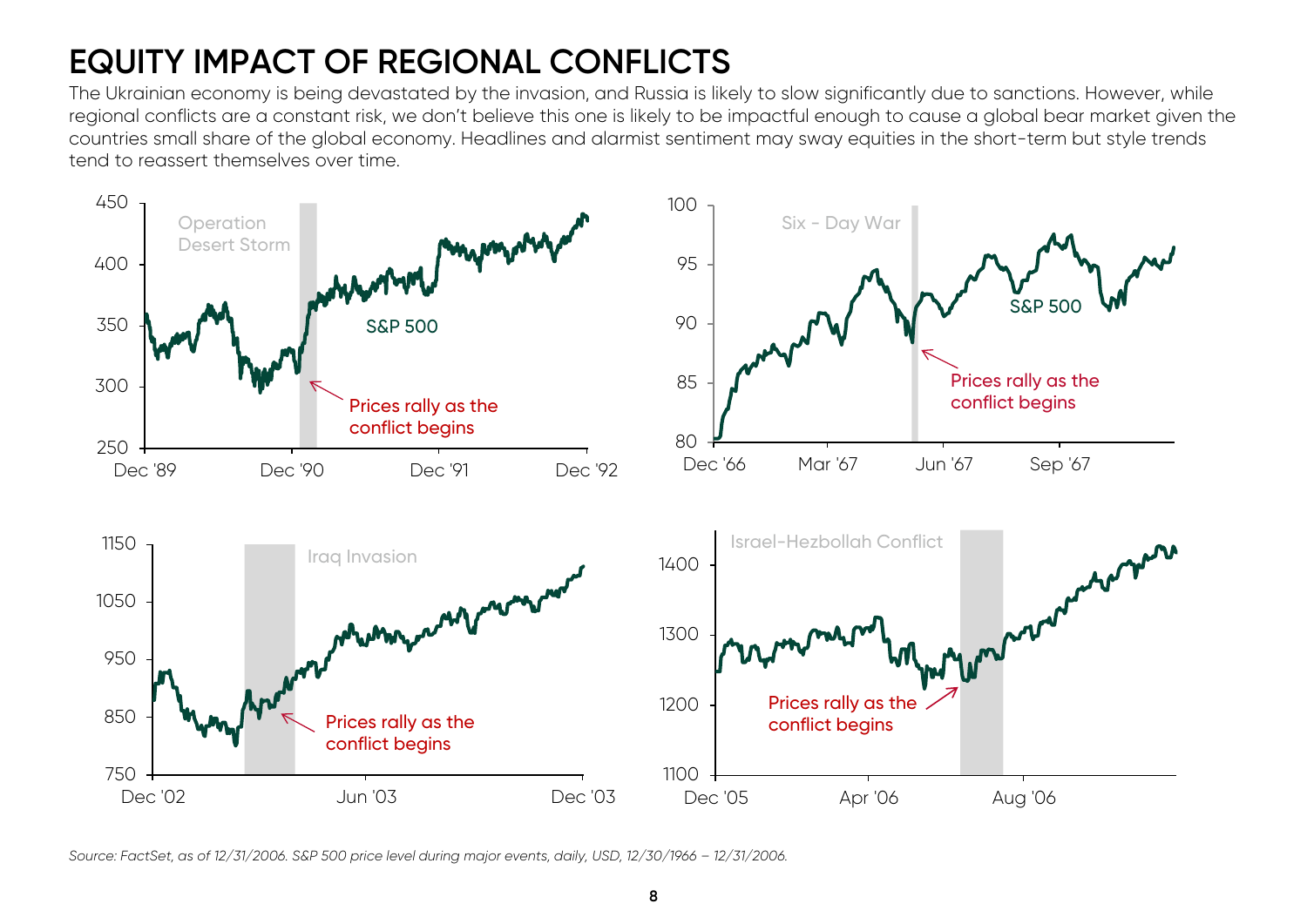## **CONTINUED SECTOR/STYLE LEADERSHIP AFTER CORRECTION**

When Russia invaded Ukraine in late February markets entered into a steep correction, with negative sentiment weighing heavily on Growth equities in particular. However, history demonstrates there are periods where a sharp correction was followed by a continuation of market leadership without a big style shift. For example, in 1998 the Russian Ruble crisis led to the Long-Term Capital Management Crisis. Markets sharply corrected, but Information Technology, a Growth heavy sector, continued to lead after the correction for the remainder of the cycle..



### Top 3 Sectors Based on Annual Returns

*Source: FactSet and Global Financial Data, USD, monthly price returns of S&P 500 and respective S&P 500 sectors index from October 1997 to April 2001. Bottom chart shows cumulative price returns indexed to 1 on November 1997.*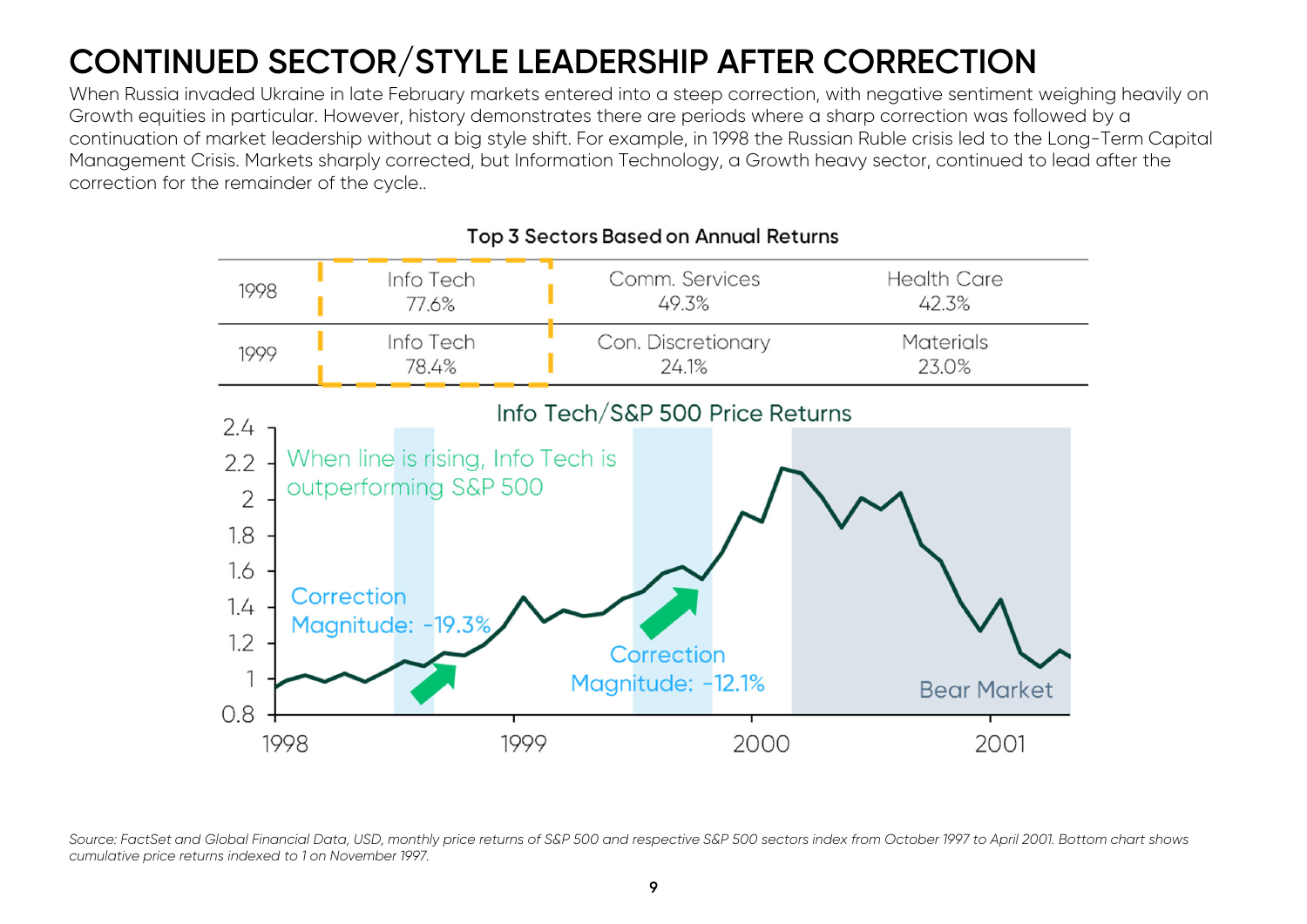## **BOTTLENECKS APPARENT IN INFLATION DATA**

The pandemic prompted a historic shift in consumer behavior from services towards goods, and supply chains are still adjusting to this shift—while dealing with COVID-19 and now geopolitical disruptions as well. Over time, we believe the recent spike in goods demand likely shifts back towards services while businesses operating in market-driven economies adapt to help supply adequately meet demand—moderating current price pressures in our view.



*Source: FactSet & U.S Bureau of Labor Statistics. US Core Consumer Prices Index (CPI), month-over-month change, monthly, 01/01/2019 – 02/28/2021. Breakdown is based on custom grouping/components of core CPI. February 2022 weights are based on January 2022 weights, the latest available data.*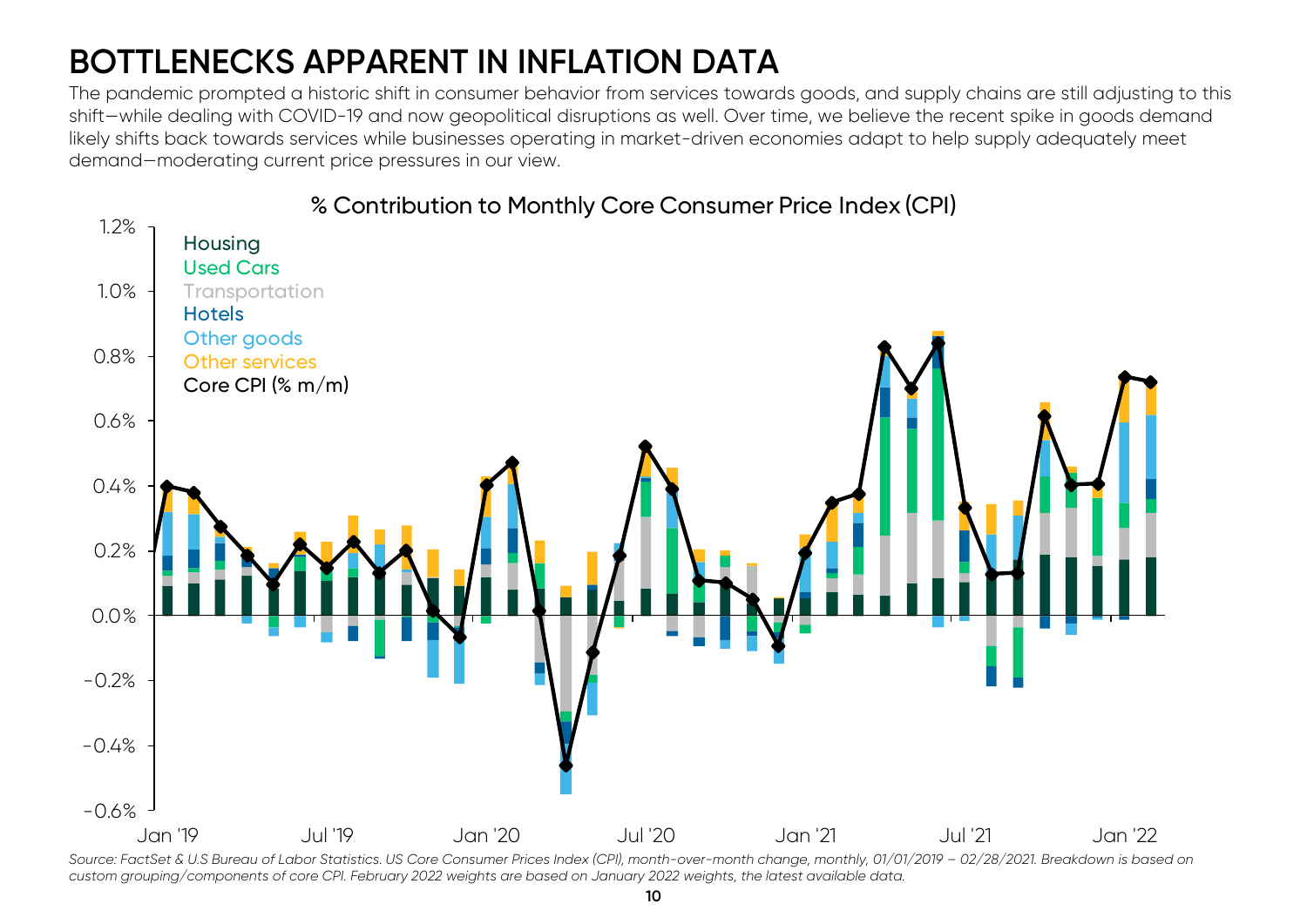## **RISING WAGES BENEFIT THE TECHNOLOGY SECTOR**

Inflation is not inherently bearish for growth-oriented sectors such as Technology. As employment costs increase, companies tend to increase spending on labor-saving and productivity enhancing technologies, benefitting Technology's relative performance, making the sector less vulnerable to negative effects of rising inflation.



*Source FactSet and US Department of Labor. Indexed to 1 at 12/31/1996. Based on monthly data, USD, 12/31/1996 – 12/31/2021.*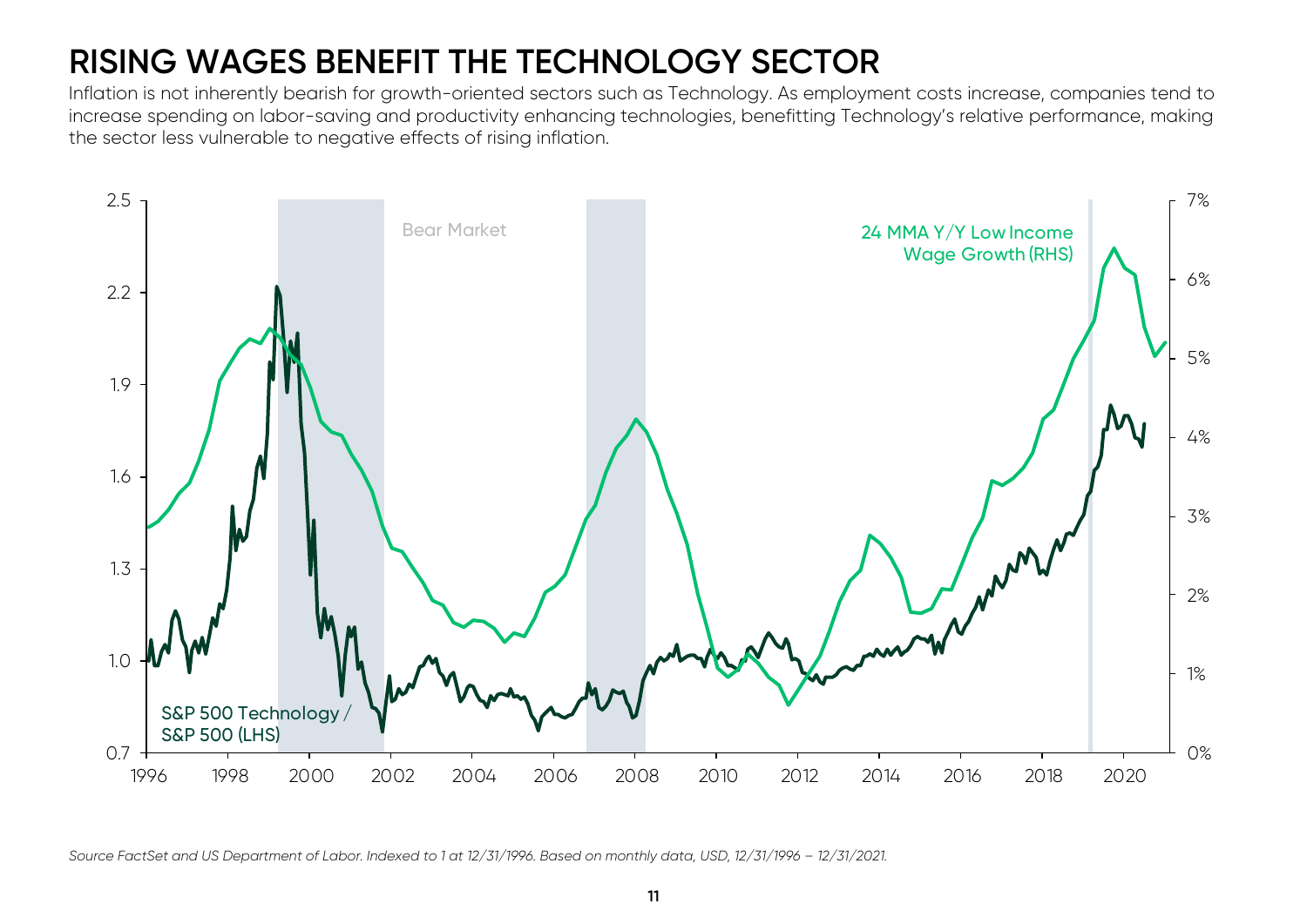## **10-YEAR TREASURY YIELDS ARE MODERATE**

We anticipate rising short term interest rates and moderate long term yields, creating a flatter yield curve, consistent with a late-cycle environment. Despite the sharp increase in early 2022, 10-Year US Treasury yields remain moderate compared to recent history. Strong demand for US Treasuries as a safe haven asset likely keeps long term interest rates modest.



*Source: FactSet, as of 1/12/2022. US 10-Year Treasury Yield, 12/30/2016 – 2/28/2022.*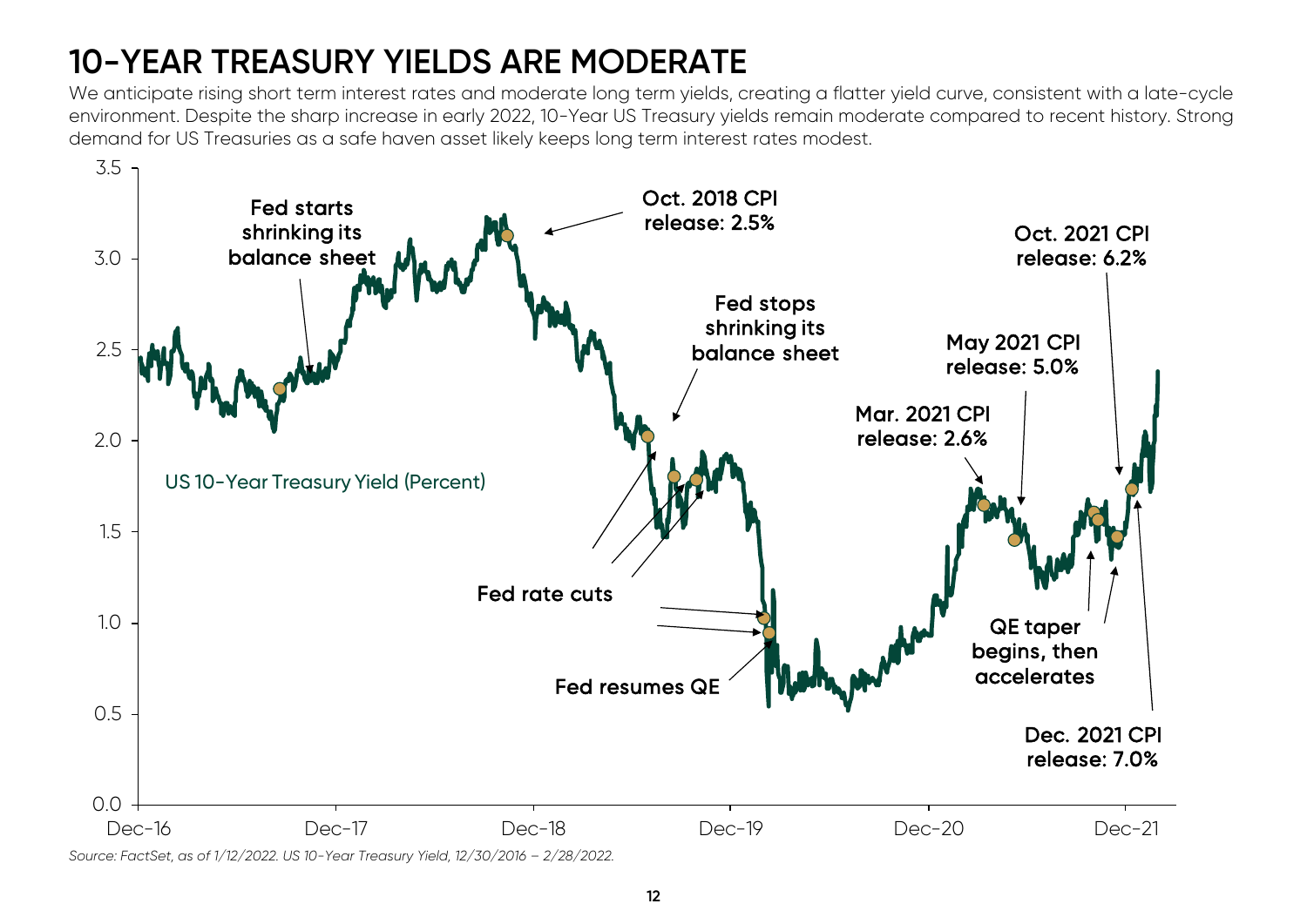### **IMPACTS OF INFLATION AND TIGHTER US MONETARY POLICY**

Following the start of Federal Reserve rate hike cycles, long rates and equities tend to moderately rise. Growth consistently leads Value in times of tight access to credit, as value-oriented firms tend to be more reliant on credit markets and bank lending.

|                       | 12M Post-Hike Change |               |                    |            | 24M Post-Hike Change |               |                    |          |
|-----------------------|----------------------|---------------|--------------------|------------|----------------------|---------------|--------------------|----------|
| <b>Hike Date</b>      | 10Y UST Yield        | <b>MSCIEM</b> | <b>S&amp;P 500</b> | CPI, $m/m$ | 10Y UST Yield        | <b>MSCIEM</b> | <b>S&amp;P 500</b> | CPI, m/m |
| 07/16/1971            | $-8%$                | $- -$         | 8%                 | $-1%$      | 6%                   | --            | 7%                 | $-25%$   |
| 08/16/1977            | 14%                  | $- -$         | 7%                 | 12%        | 20%                  | $- -$         | 11%                | 47%      |
| 10/21/1980            | 31%                  | $- -$         | $-9%$              | $-63%$     | $-9%$                | --            | 5%                 | $-54%$   |
| 03/27/1984            | $-5%$                | $- -$         | 14%                | 18%        | $-40%$               | $- -$         | 52%                | $-84%$   |
| 12/16/1986            | 26%                  | $- -$         | $-1%$              | $-19%$     | 29%                  | --            | 10%                | $-3%$    |
| 03/29/1988            | 9%                   | 26%           | 12%                | 24%        | 0%                   | 65%           | 31%                | 21%      |
| 02/04/1994            | 26%                  | $-20%$        | 2%                 | $-1%$      | $-5%$                | $-11%$        | 35%                | $-1%$    |
| 06/30/1999            | 4%                   | 8%            | 6%                 | 16%        | $-7%$                | $-22%$        | $-11%$             | $-20%$   |
| 06/30/2004            | $-15%$               | 31%           | 4%                 | $-32%$     | 11%                  | 73%           | 11%                | $-12%$   |
| 12/16/2015            | 13%                  | 8%            | 9%                 | 36%        | 2%                   | 42%           | 29%                | 25%      |
| Average               | 10%                  | 20%           | 5%                 | $-1%$      | 1%                   | 57%           | 18%                | $-11%$   |
| Median                | 11%                  | 20%           | 7%                 | 6%         | 1%                   | 57%           | 11%                | $-8%$    |
| Frequency<br>$^{(+)}$ | 70%                  | 100%          | 80%                | 50%        | 60%                  | 100%          | 90%                | 30%      |

### Impact of Tighter US Monetary Policy on Long Rates & Equity Prices

*Source: FactSet as of 03/23/2022. 10 Year US Benchmark Bond Yield, S&P 500 Index Price, CPI-U All Items M/M Growth %, all daily data from 12/31/1969 – 02/09/2022; MSCI Emerging Markets Index Price daily data from 12/31/1987 – 02/09/2022.*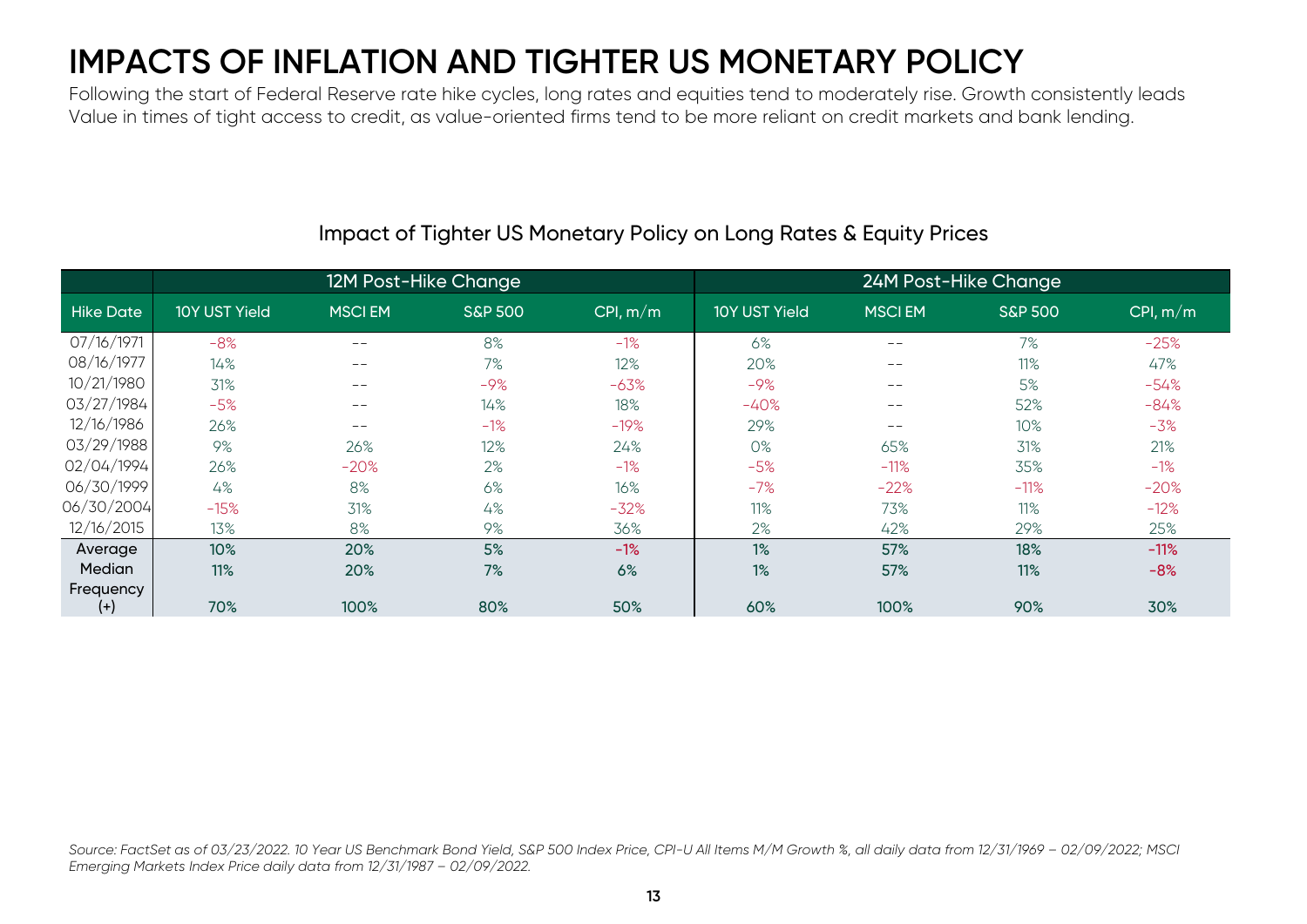### **DISCLOSURES**

### FIRM

Fisher Investments Europe Limited (FIE) is authorised and regulated by the Financial Conduct Authority. It is registered in England, Company Number 3850593. Fisher Investments (FI) is an investment adviser registered with the United States Securities and Exchange Commission. FIE is wholly-owned by Fisher Asset Management, LLC, trading as Fisher Investments, which is wholly-owned by Fisher Investments, Inc. This document has been approved and is being communicated by Fisher Investments Europe Limited. This document may be considered advertising within the meaning of article 68(1) of the Swiss Financial Services Act dated June 15, 2018 (status as of January 1, 2020).

Fisher Investments (FI) is an investment adviser registered with the Securities and Exchange Commission. As of 31 December 2021, FI managed \$208 billion, including assets sub-managed for its wholly-owned subsidiaries. FI and its subsidiaries maintain four principal business units - Fisher Investments Institutional Group (FIIG), Fisher Investments Private Client Group (FIPCG), Fisher Investments International (PCGI), and Fisher Investments 401(k) Solutions Group (401(k) Solutions). These groups serve a global client base of diverse investors including corporations, public and multi-employer pension funds, foundations and endowments, insurance companies, healthcare organisations, governments and high-net-worth individuals. FI's Investment Policy Committee (IPC) is responsible for investment decisions for all investment strategies.

For purpose of defining "years with Fisher Investments," FI was established as a sole proprietorship in 1979, incorporated in 1986, registered with the US SEC in 1987, replacing the prior registration of the sole proprietorship, and succeeded its investment adviser registration to a limited liability in 2005. "Years with Fisher Investments" is calculated using the date on which FI was established as a sole proprietorship through 31 December 2021.

FI is wholly owned by Fisher Investments, Inc. Since Inception, Fisher Investments, Inc. has been 100% Fisher-family and employee owned, currently Fisher Investments Inc. beneficially owns 100% of Fisher Investments (FI), as listed in Schedule A to FI's Form ADV Part 1. Ken and Sherrilyn Fisher, as co-trustees of their family trust, beneficially own more than 75% of Fisher Investments, Inc., as noted in Schedule B to FI's Form ADV Part 1.

Investing in securities involves a risk of loss. Past performance is never a guarantee of future returns. Investing in foreign stock markets involves additional risks, such as the risk of currency fluctuations. Nothing herein is intended to be a recommendation or a forecast of market conditions. Rather it is intended to illustrate a point. Current and future markets may differ significantly from those illustrated herein. Not all past forecasts were, nor future forecasts may be, as accurate as those predicted herein.

This content constitutes the general views of Fisher Investments and should not be regarded as personal investment advice. No assurances are made we will continue to hold these views, which may change at any time based on new information, analysis or reconsideration. In addition, no assurances are made regarding the accuracy of any forecast made herein.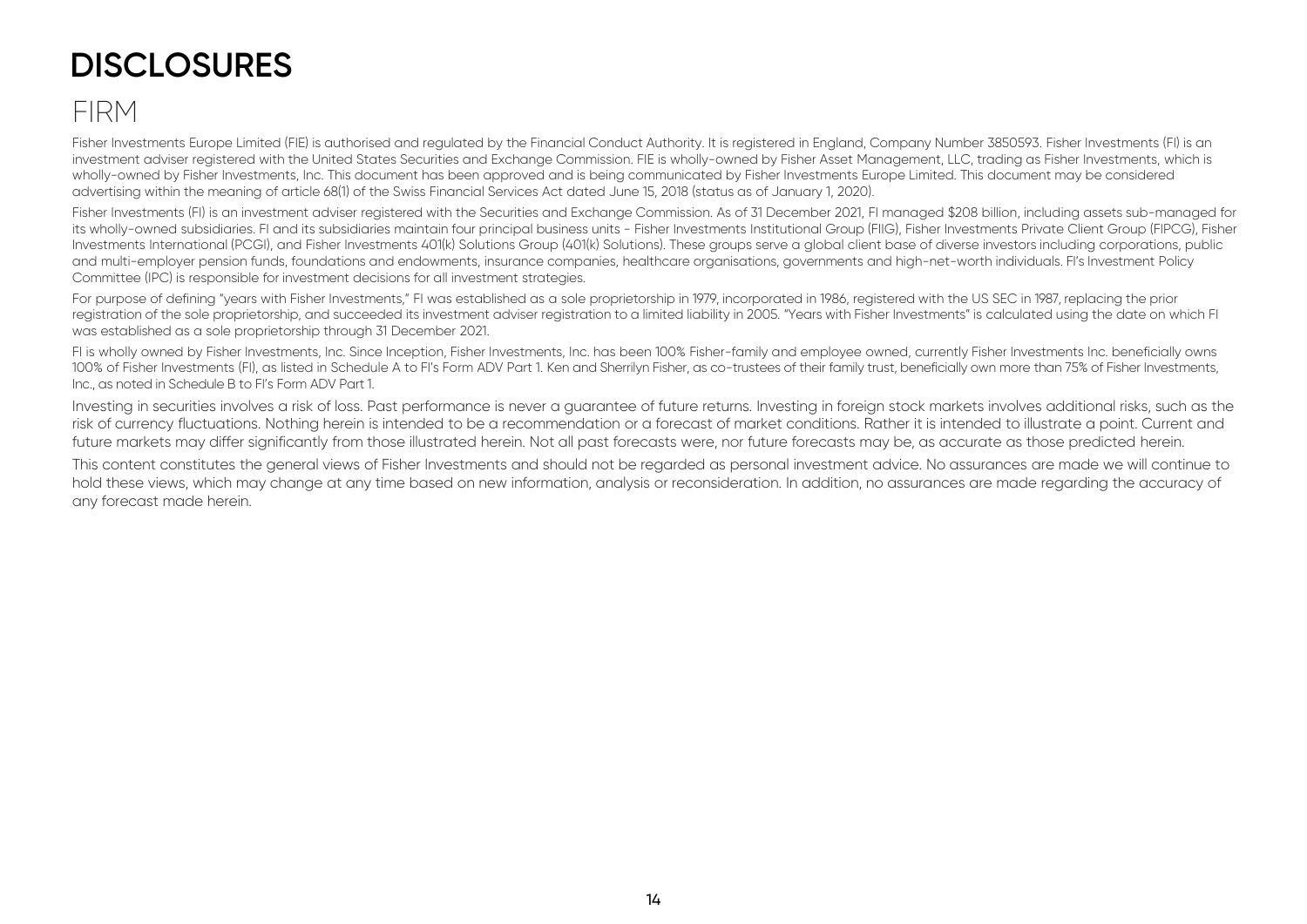#### *Fisher Investments Europe Limited (FIE) is authorised and regulated by the Financial Conduct Authority. Registered in England, Company No. 3850593.*

#### 1. Fisher Investments Europe

Fisher Investments Europe Limited trades under the name Fisher Investments Europe ("Fisher Investments Europe"), is registered in England (Company No. 3850593) and is authorised and regulated by the UK Financial Conduct Authority ("FCA") (FCA No. 191609). Fisher Investments Europe's permitted business is agreeing to carry on a regulated activity, managing investments, advising on investments, making arrangements with a view to transactions in investments, arranging deals in investments, dealing in investments as agent, advising on pension transfers and pension opt-outs, and insurance mediation. You can check this on the FCA's register by visiting the FCA's website www.fca.gov.uk/register/home.do or by contacting the FCA on +44 0845 606 1234. The FCA's address is 12 Endeavour Square, London, England, E20 1JN.

#### 2. Communications

Fisher Investments Europe can be contacted by mail at Level 18, One Canada Square, Canary Wharf, London, E14 5AX; by telephone on +44 0800 144 4731; or by email to FIEOperations@fisherinvestments.co.uk. All communications with Fisher Investments Europe will be in English only. Fisher Investments Europe's web address is https://institutional.fisherinvestments.com/engb.

#### 3. Services

These Terms of Business explain the services offered to professional clients and will apply from when Fisher Investments Europe begins to advise you. Fisher Investments Europe offers restricted advice only (meaning it does not offer independent advice based on an analysis of the whole of the market and does not recommend investment management services of companies other than Fisher Investments Europe or its affiliates). As part of its services, Fisher Investments Europe seeks to:

- a) Reasonably determine your client categorisation;
- b) Understand your financial circumstances and investment aims to determine whether the full discretionary investment service described in Clause 4 and the proposed investment mandate and accompanying benchmark(s) (or an Undertaking for Collective Investment in Transferable Securities ("UCITS") with a similar mandate and benchmark for which Fisher Investments Europe's parent company serves as investment manager) are suitable for you;
- c) Explain features of the investment strategy;
- d) Describe investment performance as it relates to the investment strategy;
- e) Provide a full explanation of costs;
- f) Assist in the completion of documentation;
- g) Where specifically agreed, review your position periodically and suggest adjustments where appropriate.

Fisher Investments Europe will not provide ongoing services unless you enter into an agreement for discretionary investment management services or invest in a UCITS as described in Clause 4.

#### 4. Discretionary Investment Management Service and Investments

To help you achieve your financial goals, Fisher Investments Europe may offer its discretionary investment management services. In such case, Fisher Investments Europe will outsource the portfolio management function and trading functions to its affiliates. In particular, the portfolio management function will be outsourced to Fisher Investment Europe's parent company, Fisher Asset Management, LLC, trading as Fisher Investments ("Fisher Investments"), which is based in the USA and is regulated by the US Securities and Exchange Commission (SEC). In addition, trading functions may be carried out by Fisher Investments Europe, its affiliate, Fisher Investments Luxembourg, Sàrl ("FIL"), which is based in Luxembourg and is regulated by the Commission de Surveillance du Secteur Financier (CSSF), Fisher Investments, or other affiliates (each, a "Trading Delegate"). Fisher Investments Europe may also outsource certain ancillary services to Fisher Investments, Fisher investments Ireland, or other affiliates.

Subject to applicable regulations, for qualified investors Fisher Investments Europe may recommend an investment in UCITS regulated by the Central Bank of Ireland and for which Fisher Investments serves as investment manager.

#### 5. Client Categorisation

Fisher Investments Europe deals with both retail clients and professional clients. All clients and potential clients who deal with Fisher Investments Europe's institutional directors (sales) ("Institutional Directors"), will be treated as professional clients, either through qualification as a professional client or, in the case of local municipal authorities, through opting up to be treated as a professional client. Accordingly, you are categorised as a professional client. You have the right to request re-categorisation as a retail client which offers a higher degree of regulatory protection, but Fisher Investments Europe does not normally agree to requests of this kind.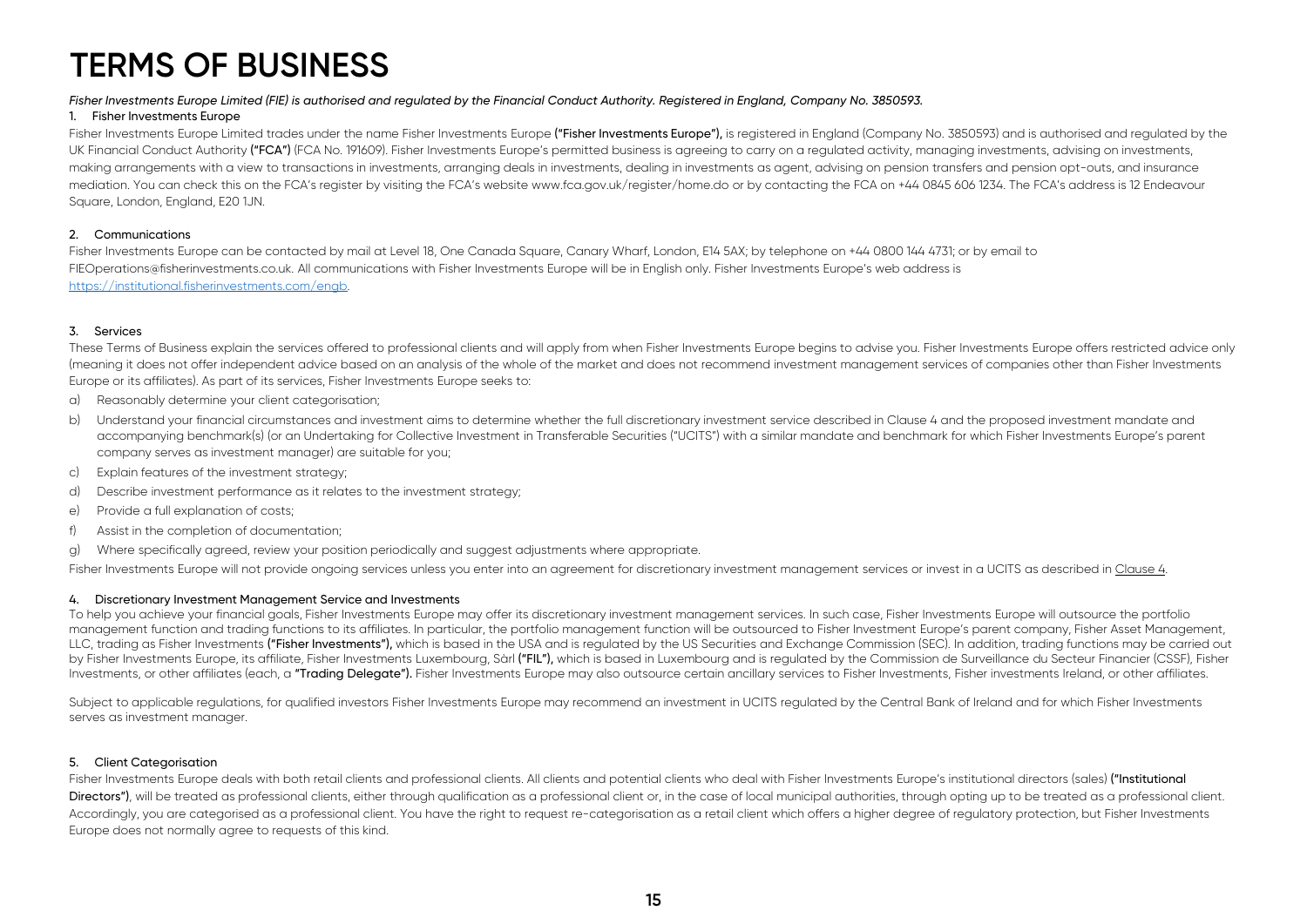#### *Fisher Investments Europe Limited (FIE) is authorised and regulated by the Financial Conduct Authority. Registered in England, Company No. 3850593.*

#### 6. Financial Services Compensation Scheme ("FSCS")

Whilst the activities of Fisher Investments Europe are covered by the FSCS, compensation under the FSCS in the event Fisher Investments is unable to meet its liabilities because of its financial circumstances is only available to eligible claimants. Because you have been categorised as a professional client, you are unlikely to be eligible. In addition, the protections of the UK regulatory regime, including the FSCS, do not apply in relation to the services of Fisher Investments or any non-UK service providers or to the extent your assets are invested in non-UK funds or ETFs. In the event you are eligible and do have a valid claim, the FSCS may be able to compensate you for the full amount of your claim up to £85,000 per person per firm. You can contact Fisher Investments Europe or the FSCS (www.fscs.org.uk) in order to obtain more information regarding the conditions governing compensation and the formalities which must be completed to obtain compensation.

#### 7. Risks

Investments in securities present numerous risks, including various market and currency fluctuation, political, economic and political instability, differences in financial reporting, liquidity risk, interest rate risk, credit risk, and other risks, and can be very volatile.

Investing in securities can result in a loss, including a loss of principal. Using leverage to purchase and maintain larger security positions will increase exposure to market volatility and risk of loss and is not recommended. Investments in securities are only suitable for clients who are capable of undertaking and bearing a risk of loss. Specific risks associated with particular types of securities that may be held in your account are explained further below.

Past performance is not a guarantee nor a reliable indicator of future investment returns. Fisher Investments Europe cannot quarantee and makes no representation or warranty as to future investment returns or performance. There is no guarantee for avoidance of loss, which is impossible with investments in securities, and you have not received any such guarantee or similar warranty from Fisher Investments Europe or any representatives thereof.

Depending on your investment strategy, Fisher Investments Europe may invest in the following types of securities, which carry the following risks:

Investments in smaller companies may involve greater risks than investments in larger, more mature companies. Investing in derivatives could lose more than the principal amount invested in those instruments. Various investment techniques used by Fisher Investments Europe may increase these risks if market conditions are not accurately predicted.

Equity securities prices may fluctuate in response to many factors, including general market conditions, specific sector and country issues, and company specific information or investor sentiment. Individual equity securities may lose essentially all their value in the event of bankruptcy or other insolvencies of the underlying issuer.

Fixed income securities are subject to various risks, including price fluctuation due to changes in the interest rate environment, market liquidity, changes in credit quality of the issuer, prepayment or call features of the securities, and other factors, including issuer default. While some fixed income securities are backed by the full faith and credit of a sovereign government, this does not prevent price fluctuations nor fully eliminate the risk of default. If fixed income securities are not held to maturity, they may realise losses.

Using borrowed funds to purchase and maintain larger security positions will increase exposure to market volatility. In a declining market, investment losses may be substantially increased, occur more rapidly, or become realised. Fisher Investments Europe does not typically employ margin leverage (gearing) on the overall strategy, but may employ some leverage directly or indirectly as a defensive technique (e.g. margin borrowing of securities to sell short for hedging purposes), or indirectly on a limited basis through individual derivative securities, as described more fully below.

If Fisher Investments forecasts a prolonged and substantial market downturn, Fisher Investments Europe may adopt defensive posturing for your account by investing substantially in fixed income securities, money market instruments, structured or exchange traded notes, put options or other derivatives on securities or indexes or ETFs, selling short securities or ETFs, and other hedging techniques. There can be no guarantee that Fisher Investments will accurately forecast any prolonged and substantial downturn in the market, that Fisher Investments Europe will adopt a defensive strategy, or that the use of defensive techniques would avoid losses.

Derivatives typically derive their value from the performance of an underlying asset, interest rates or index. The price movements of derivatives may be more volatile than those of other securities and result in increased investment risk. Many of these investments may not enjoy as much liquidity as other securities.

Short sales may be used to fully or partially hedge other investments or to seek returns unrelated to other investments. "Short sales" means the borrowing of a security for a period of time and selling the borrowed security on the market; the seller is then required to buy the security on the market at a later time before it is due to be returned. Short sales result in gains or losses depending on whether the price of the security increases versus the price at the time of the short sale (which results in a loss) or decreases versus the price at the time of the short sale (which results in a gain). The loss from a short sale is theoretically unlimited depending on how much the security sold short increases in value.

Structured notes and ETNs are debt instruments whose return is derived from the performance of a reference index or other underlying securities or investments. The performance of a note is determined primarily by the performance of the underlying investments; therefore, despite technically being a corporate debt instrument, notes can be designed to provide returns similar to other asset classes. These notes may include leverage, which increases risk and volatility. These notes are issued by third-party financial institutions, at the request of Fisher Investments, and thus bear the credit risk of those entities. Whilst a feature of such notes is a maturity date, they may be sold in the market or redeemed with the issuer before maturity. Given the limited number of market makers involved in quoting a given note, price dislocation versus fair value may occur should limit orders not be utilised when sold in the open market. Alternatively, such notes may be redeemed daily back to the issuer, minus a redemption fee specific to each issuer (generally close to 0.10%), implicitly charged in the execution price.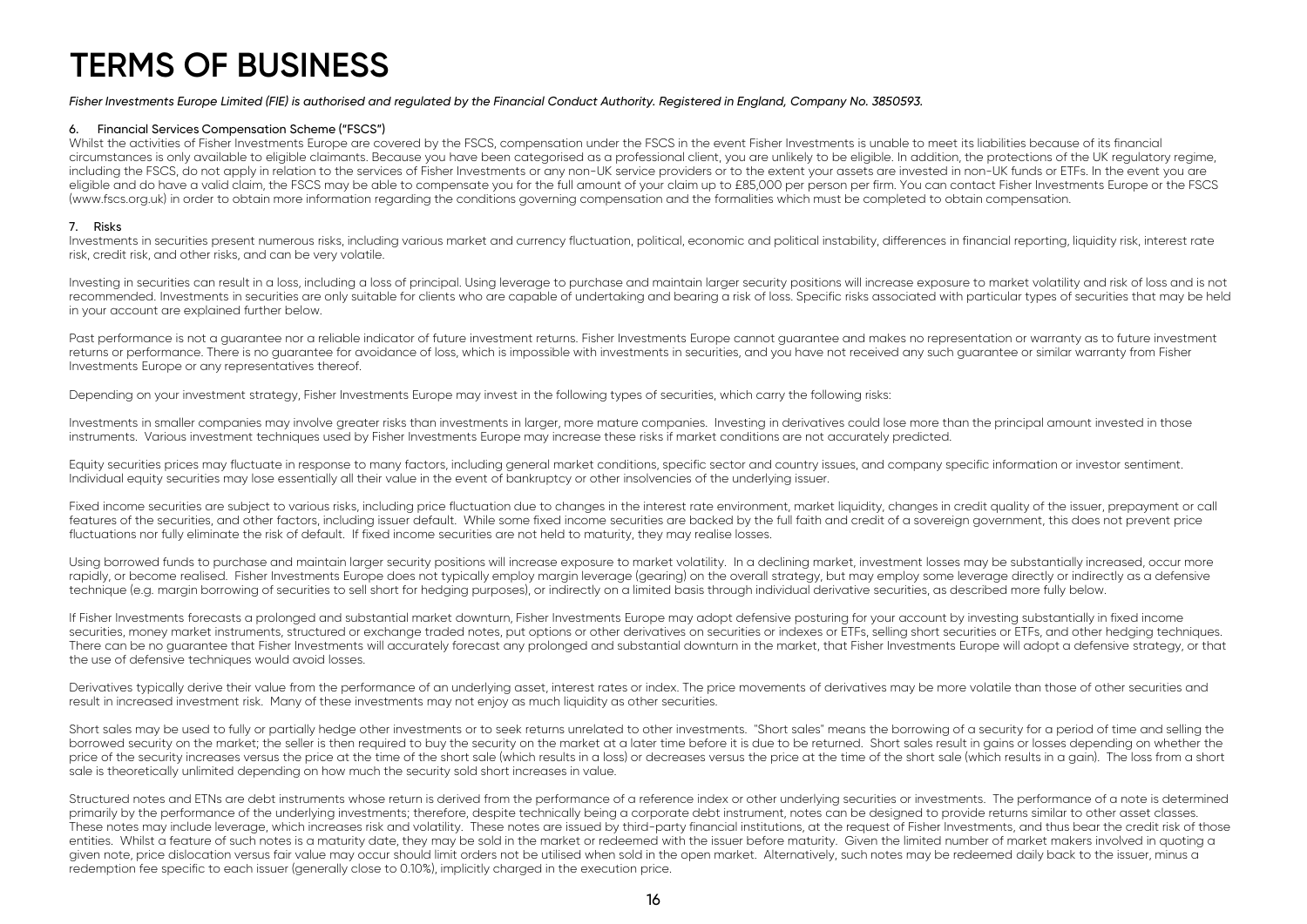#### *Fisher Investments Europe Limited (FIE) is authorised and regulated by the Financial Conduct Authority. Registered in England, Company No. 3850593.*

#### 8. Data Protection

To offer and provide the services described in Clause 3, Fisher Investments Europe may collect and process personal data that is subject to data protection laws, in accordance with its Privacy & Cookie Policy. You acknowledge the Privacy & Cookie Policy, which can be found here: https://www.fisherinvestments.com/en-gb/privacy.

#### 9. Custody and Execution

None of the Fisher Investments group companies (the "Fisher Group"), including Fisher Investments Europe, are authorised to hold client money. No Fisher Group company will accept cheques made payable to any of the Fisher Group companies in respect of investments, nor will they handle cash. All client assets are held at external custodian banks where each client has a direct account in their own name.

If you appoint Fisher Investments Europe as your discretionary asset manager, Fisher Investments Europe will arrange (including through its Trading Delegates) for the execution of transactions through selected custodian banks and brokers and at such prices and commissions that it determines in good faith will be in your best interests. Further information regarding selection of brokers is governed by your investment management agreement ("IMA") with Fisher Investments Europe. Fisher Investments Europe does not structure or charge its fees in such a way as to discriminate unfairly between execution venues.

The brokers and dealers to which your transactions may be allocated will use various execution venues, including without limitation:

a) Regulated Markets in the USA or elsewhere (usually those exchanges where companies have their primary listing and other exchanges on which their securities are admitted to trading);

b) Multi-Lateral Trading Facilities ("MTF") and Organised Trading Facilities ("OTF") in the USA or elsewhere (i.e. a multilateral system, operated by an investment firm or a market operator, which brings

together multiple third-party buying and selling interests in financial instruments—in the system and in accordance with non-discretionary rules—in a way that results in a contract);

c) Systematic Internalisers (which are investment firms dealing as principal and providing liquidity on a systematic basis);

d) Other liquidity providers that have similar functions to any of the above;

e) Counterparties that may access the above venues on behalf of Fisher Investments Europe and/or its Trading Delegates (or their clients) or trade on their own account.

You must be notified and approve of any off-venue trades prior to execution unless previously agreed to by you directly with the custodian. As a result of brokers/dealers using the execution venues mentioned above, your transactions may be executed on an execution venue that is neither a regulated market in the European Union nor an MTF in the European Union and therefore you will be required to expressly consent to the execution policy of Fisher Investments Europe by signing the IMA.

Fisher Investments Europe's top five trading venues are listed on its website.

Generally, financial instruments will not be affected if a custodian suspends payments or goes bankrupt. This is due to the fact that you will normally be able to take possession of your financial instruments based on the custodian's registration of your rights. Generally, it is only if the custodian fails to handle your financial instruments or register your rights correctly where you may not be able to take possession of the financial instruments.

If you appoint Fisher Investments Europe as your discretionary asset manager, you will receive a periodic statement every calendar quarter. This statement compares the performance of your account with that of a relevant benchmark in order to facilitate the assessment of performance achieved by the account. For performance, management fee calculation and reporting purposes, exchange traded equity securities are valued based upon the price on the exchange or market on which they trade as of the close of business of such exchange or market. All equity securities that are not traded on a listed exchange are valued using a modelled estimate of the bid price, also known as a bid evaluation, provided by Fisher Investments Europe's primary pricing service. Fixed income securities are valued based on market quotations or a bid evaluation provided by Fisher Investments Europe's primary pricing service. All securities are valued daily given a price from Fisher Investments Europe's primary pricing service is provided; otherwise, all securities are valued on at least a monthly basis.

#### 10. Conflicts of Interest

Fisher Investments Europe has a conflicts of interest policy to identify, manage and disclose conflicts of interest Fisher Investments Europe, its affiliates or any of their employees or representatives may have with a client of Fisher Investments Europe, or that may exist between two clients of Fisher Investments Europe. Fisher Investments Europe's conflicts of interest policy covers gifts and favours, outside employment, client privacy, inadvertent custody, marketing and sales activities, recommendations and advice, and discretionary investment management services. Institutional Directors of Fisher Investments Europe are paid a variable component of their total remuneration, calculated as a percentage by reference to management fees paid to Fisher Investments Europe during the first three to ten years of a client relationship. Such remuneration will not increase or impact the fees payable by you. Fisher Investments Europe and Fisher Investments have a financial incentive for Fisher Investments Europe to manage client assets. Details on Fisher Investments Europe's conflicts of interest policy are available on request.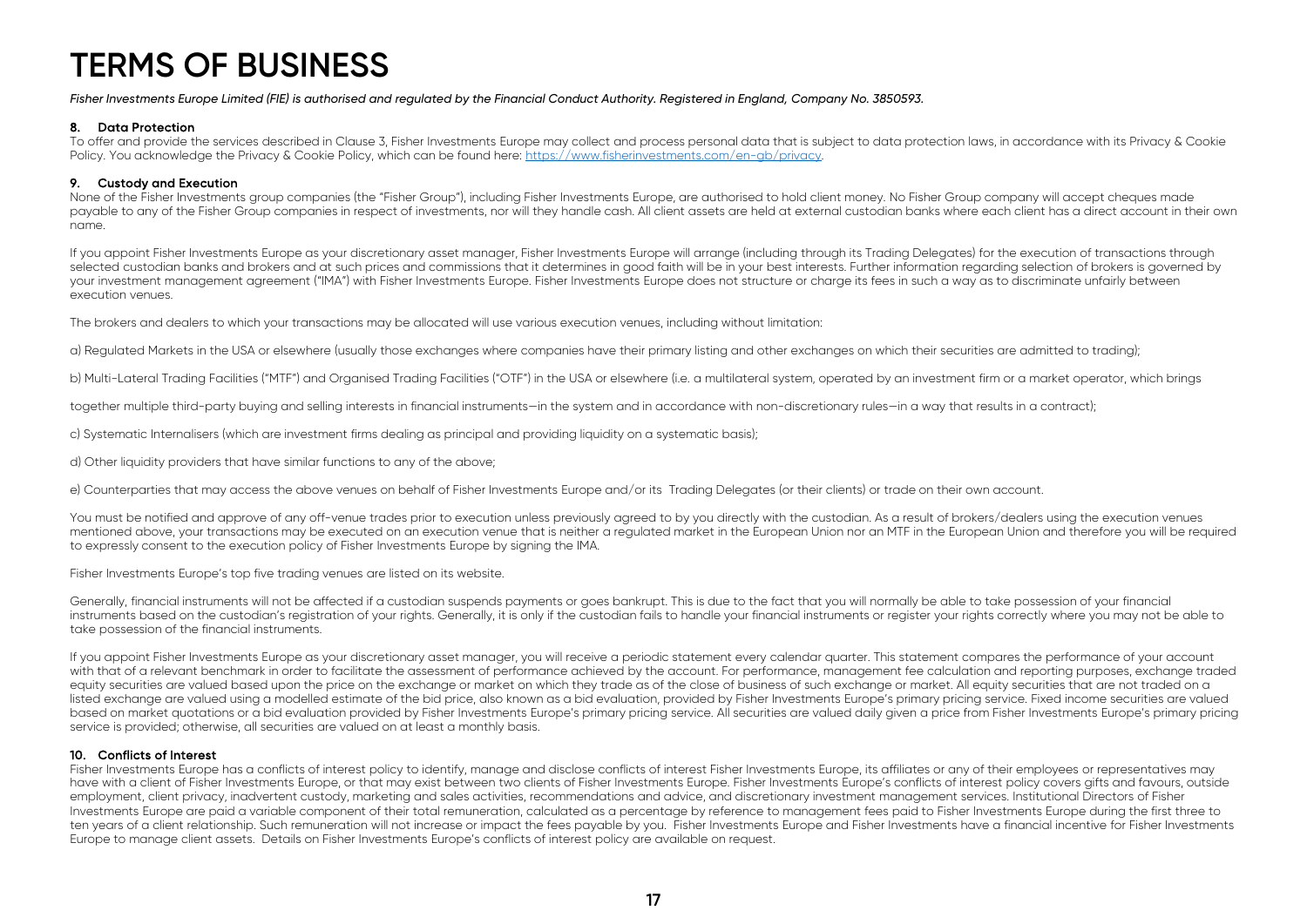#### *Fisher Investments Europe Limited (FIE) is authorised and regulated by the Financial Conduct Authority. Registered in England, Company No. 3850593.*

#### 11. Fees

If you enter into an IMA with Fisher Investments Europe, you will pay management fees to Fisher Investments Europe as detailed in the IMA. Fisher Investments Europe will pay a portion of such management fees to Fisher Investments as the sub-manager. If you invest in a UCITS fund managed by Fisher Investments, Fisher Investments will receive its management fee indirectly through the UCITS. Fisher Investments Europe does not charge a separate fee for its introducing or distribution services. You will also incur transaction and custody fees charged by brokers and custodians. However, any such additional fees will be payable directly to those brokers/custodians, and no Fisher Group company will receive any commission or other remuneration from those brokers/custodians.

#### 12. Termination

If you wish to cease using the services of Fisher Investments Europe at any time, then send notification in writing and the arrangement will cease in accordance with the IMA. However, if a transaction is in the middle of being arranged on your behalf at that time and it is too late to unwind it, then the transaction may need to be completed first.

#### 13. Complaints

Fisher Investments Europe seeks to provide a high standard of service to clients at all times. If you have a complaint about services, please contact Fisher Investments Europe:

by writing to: Head of Compliance Fisher Investments Europe Limited Level 18, One Canada Square Canary Wharf, London, E14 5AX or by calling: +44 0800 144 4731

Fisher Investments Europe will endeavour to resolve the matter, as soon as practicable and generally within 8 weeks. If you are dissatisfied with the outcome of any complaint made to Fisher Investments Europe, or you do not receive a response within such time, you may be eligible to complain directly to the UK Financial Ombudsman Service ("FOS"). Further details in respect of FOS can be found at www.financial-ombudsman.org.uk.

#### 14. Governing Law

These Terms of Business are governed by, and will be construed in accordance with, the laws of the England.